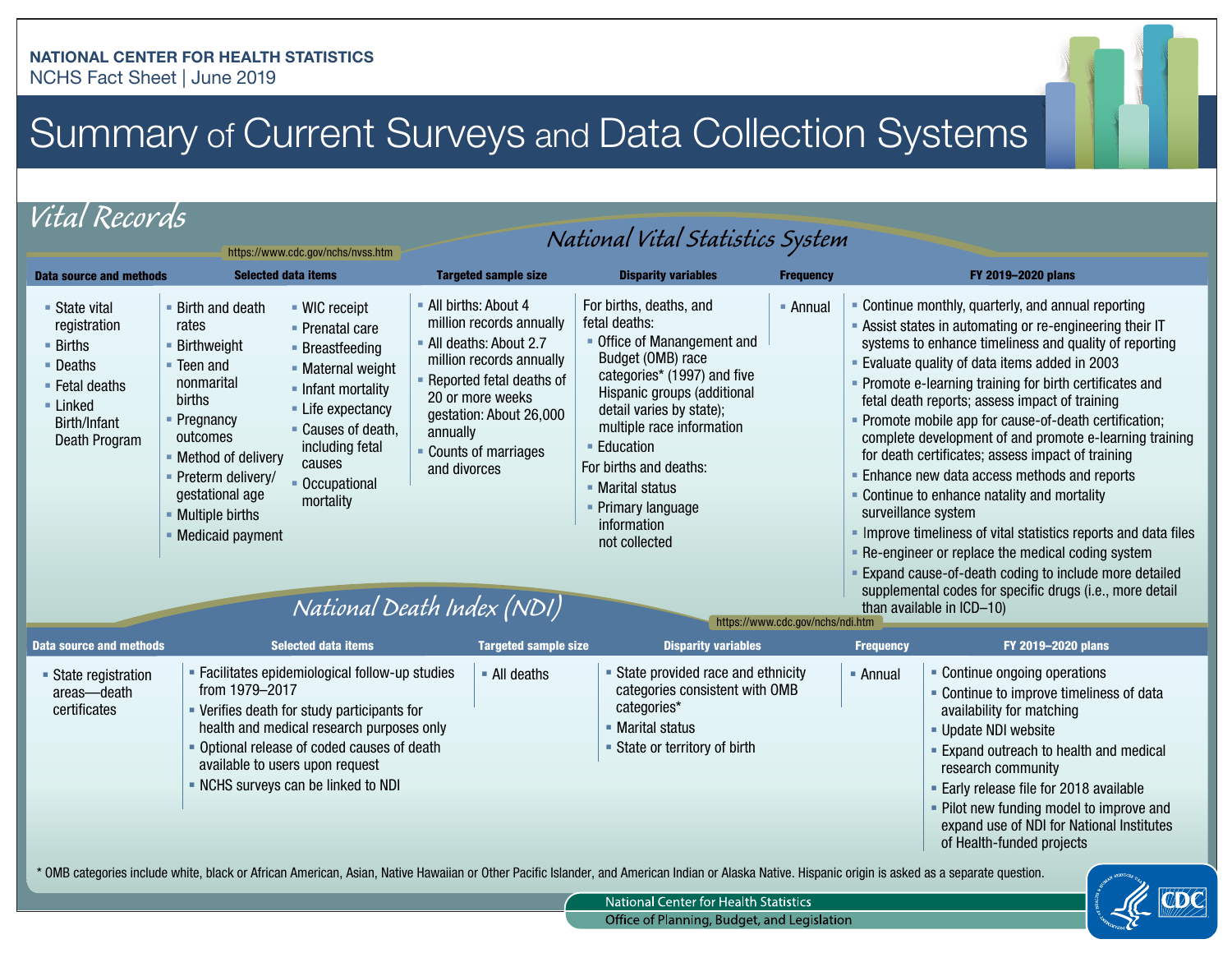| Population surveys                                                                                                                                       |                                                                                                                                                                                                                                                                                                                                                                                                                                                                                                         |                                                                                                                                                                              |                                                                                                                                                                                                                                                                                                                                                |                            |                                                                                                                                                                                                                                                                                                                                                                                        |                                                                                                                                                                                                                                                               |  |
|----------------------------------------------------------------------------------------------------------------------------------------------------------|---------------------------------------------------------------------------------------------------------------------------------------------------------------------------------------------------------------------------------------------------------------------------------------------------------------------------------------------------------------------------------------------------------------------------------------------------------------------------------------------------------|------------------------------------------------------------------------------------------------------------------------------------------------------------------------------|------------------------------------------------------------------------------------------------------------------------------------------------------------------------------------------------------------------------------------------------------------------------------------------------------------------------------------------------|----------------------------|----------------------------------------------------------------------------------------------------------------------------------------------------------------------------------------------------------------------------------------------------------------------------------------------------------------------------------------------------------------------------------------|---------------------------------------------------------------------------------------------------------------------------------------------------------------------------------------------------------------------------------------------------------------|--|
| National Health Interview Survey                                                                                                                         |                                                                                                                                                                                                                                                                                                                                                                                                                                                                                                         |                                                                                                                                                                              |                                                                                                                                                                                                                                                                                                                                                |                            |                                                                                                                                                                                                                                                                                                                                                                                        |                                                                                                                                                                                                                                                               |  |
|                                                                                                                                                          |                                                                                                                                                                                                                                                                                                                                                                                                                                                                                                         | https://www.cdc.gov/nchs/nhis.htm                                                                                                                                            |                                                                                                                                                                                                                                                                                                                                                |                            |                                                                                                                                                                                                                                                                                                                                                                                        |                                                                                                                                                                                                                                                               |  |
| <b>Data source and methods</b>                                                                                                                           | <b>Selected data items</b>                                                                                                                                                                                                                                                                                                                                                                                                                                                                              | <b>Targeted sample size</b>                                                                                                                                                  | <b>Disparity variables</b>                                                                                                                                                                                                                                                                                                                     | <b>Frequency</b>           |                                                                                                                                                                                                                                                                                                                                                                                        | FY 2019-2020 plans                                                                                                                                                                                                                                            |  |
| • Personal interviews                                                                                                                                    | • Chronic conditions<br>■ Health status<br>- Functioning and disability<br>- Health insurance<br>- Health care access and use<br>- Health-related behaviors                                                                                                                                                                                                                                                                                                                                             | = 30,000 sample adults and<br>10,000 sample children<br>Address-based sample<br>design                                                                                       | • OMB categories*<br>• Annual<br>- Detailed Hispanic groups<br>• Detailed Asian groups<br>- Family income<br>- Poverty level<br>■ Marital status<br>■ Education<br>■ Birthplace                                                                                                                                                                |                            | - Continue annual survey using redesigned questionnaire<br>(first implemented in January 2019)<br>• Annual sustaining sponsor content on cancer control and<br>prevention, immunizations, noncigarette tobacco product<br>use, and food security<br>• 2019 sponsored content on insulin use and arthritis<br>• 2019 emerging content on prescription opioid use and<br>pain management |                                                                                                                                                                                                                                                               |  |
| National Health and Nutrition Examination Survey<br>https://www.cdc.gov/nchs/nhanes.htm                                                                  |                                                                                                                                                                                                                                                                                                                                                                                                                                                                                                         |                                                                                                                                                                              |                                                                                                                                                                                                                                                                                                                                                |                            |                                                                                                                                                                                                                                                                                                                                                                                        |                                                                                                                                                                                                                                                               |  |
| Data source and methods                                                                                                                                  | <b>Selected data items</b>                                                                                                                                                                                                                                                                                                                                                                                                                                                                              | <b>Targeted sample size</b>                                                                                                                                                  | <b>Disparity variables</b>                                                                                                                                                                                                                                                                                                                     |                            | <b>Frequency</b>                                                                                                                                                                                                                                                                                                                                                                       | FY 2019-2020 plans                                                                                                                                                                                                                                            |  |
| - Personal interviews<br>- Physical<br>examinations<br><b>Laboratory tests</b>                                                                           | • Selected diseases and conditions,<br>including those undiagnosed or<br>undetected<br>- Nutrition monitoring, including birth<br>to 24 months and infant formula<br><b>Environmental exposures monitoring</b><br>- Children's growth and development<br>Infectious disease monitoring<br>• Overweight and diabetes<br>- Hypertension and cholesterol<br>- Health behaviors<br>• Oral health<br>- Hearing and balance<br>• Cognitive functioning<br>• Prescription drug use<br>- Dietary supplement use | = 5,000 persons per year,<br>all ages<br>• Oversample persons aged<br>60 and over<br>· Oversample black, Asian,<br>and Hispanic persons<br>https://www.cdc.gov/nchs/nsfg.htm | ■ OMB categories*<br>· Data for black, white, Asian,<br>Hispanic, and other persons<br>Income and poverty index<br>$=$ Education<br>■ Occupation<br>" Type of living quarters<br>■ Social services<br>$\blacksquare$ Birthplace<br>- Acculturation questions, including<br>language usually spoken at home<br>National Survey of Family Growth |                            | Continuous since 1999,<br>2-year survey cycles,<br>with capability for<br>longitudinal follow-up                                                                                                                                                                                                                                                                                       | • Continue data collection<br>- Release data on 2-year cycles<br>- Maintain DNA repository<br>- Maintain biospecimen repository<br>- Incentive experiment<br>• Gaining respondent cooperation<br>study<br>Social media pilot<br>Infant blood collection pilot |  |
| <b>Data source and methods</b>                                                                                                                           | <b>Selected data items</b>                                                                                                                                                                                                                                                                                                                                                                                                                                                                              |                                                                                                                                                                              | <b>Targeted sample size</b>                                                                                                                                                                                                                                                                                                                    | <b>Disparity variables</b> | <b>Frequency</b>                                                                                                                                                                                                                                                                                                                                                                       | FY 2019-2020 plans                                                                                                                                                                                                                                            |  |
| - Personal interviews<br>• Men and women aged<br>15-44 years through<br>September 2015<br>• Men and women aged<br>15-49 years starting<br>September 2015 | • Contraception and sterilization<br>• Teenage sexual activity and pregnancy<br>• Family planning and unintended pregnancy<br>• Infertility, adoption, and breastfeeding<br>• Marriage, divorce, and cohabitation<br>• Fatherhood involvement<br>- HIV risk behavior                                                                                                                                                                                                                                    | • Oversample black and<br>Hispanic persons                                                                                                                                   | • 5,000 men and women aged<br>• OMB categories*<br>15-49 years per survey year<br>- Four specific Hispanic groups<br>- Family and individual income<br>• Sources of income<br>• Education<br>- Primary language information<br>collection began in Fall 2011                                                                                   |                            | • Continuous                                                                                                                                                                                                                                                                                                                                                                           | • Data collection for<br>2017-2019 is ongoing                                                                                                                                                                                                                 |  |

\* OMB categories include white, black or African American, Asian, Native Hawaiian or Other Pacifc Islander, and American Indian or Alaska Native. Hispanic origin is asked as a separate question.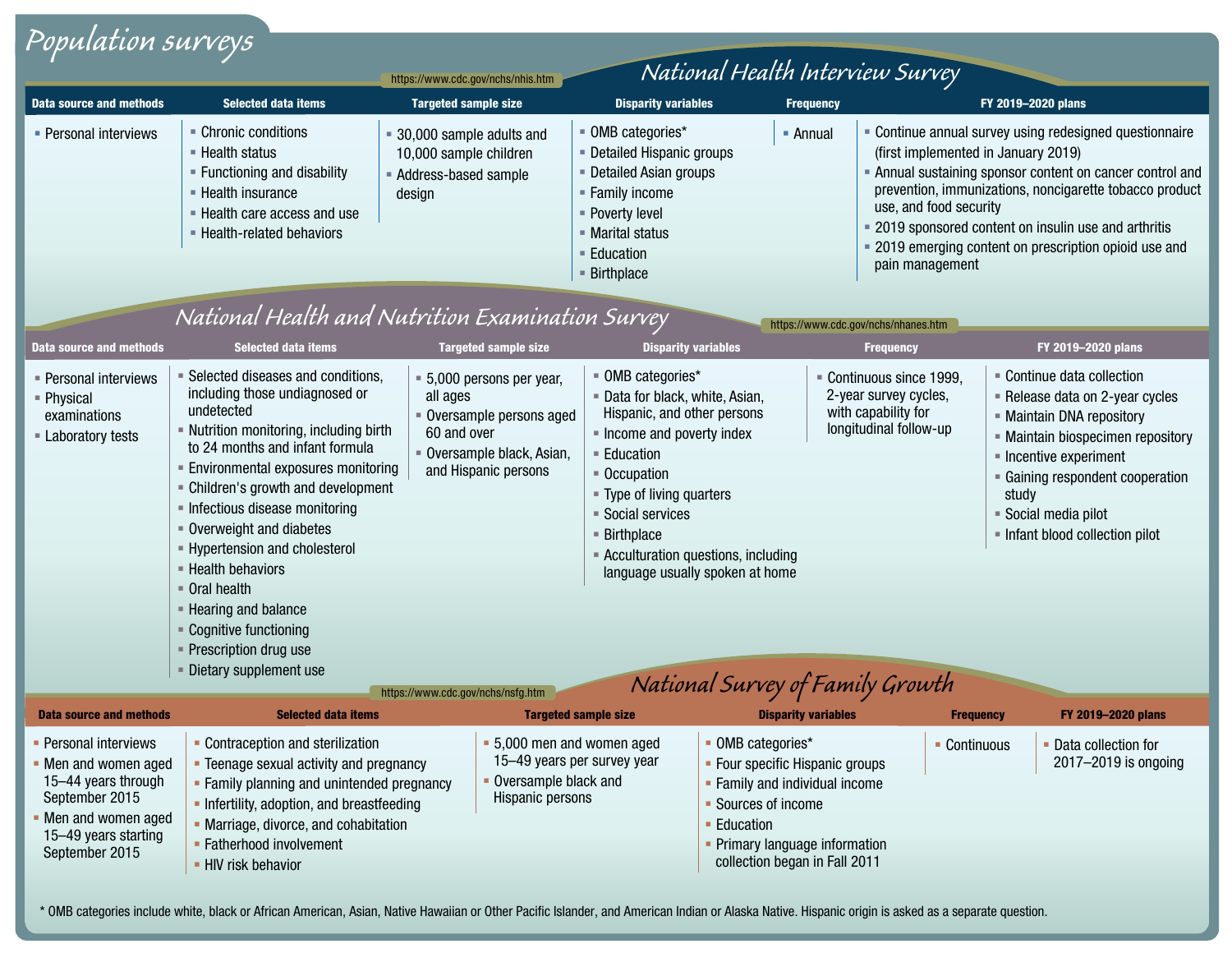## *Provider surveys*

|                                                                                                                                                                                                                                                                                                                | National Ambulatory Medical Care Survey                                                                                                                                                                                             | https://www.cdc.gov/nchs/ahcd/about_ahcd.htm                                                                                                                                                                                                                                                                                                                                                                                           |                            |                  |                                                                         |  |
|----------------------------------------------------------------------------------------------------------------------------------------------------------------------------------------------------------------------------------------------------------------------------------------------------------------|-------------------------------------------------------------------------------------------------------------------------------------------------------------------------------------------------------------------------------------|----------------------------------------------------------------------------------------------------------------------------------------------------------------------------------------------------------------------------------------------------------------------------------------------------------------------------------------------------------------------------------------------------------------------------------------|----------------------------|------------------|-------------------------------------------------------------------------|--|
| Data source and methods                                                                                                                                                                                                                                                                                        |                                                                                                                                                                                                                                     | <b>Selected data items</b>                                                                                                                                                                                                                                                                                                                                                                                                             |                            |                  | FY 2019-2020 plans<br><b>Frequency</b>                                  |  |
| - Review medical records for patient<br>visit information<br>Interview physicians and<br>community health center providers                                                                                                                                                                                     | - Use of electronic medical records                                                                                                                                                                                                 | - Physician and Community Health Center provider practice characteristics,<br>including specialty, ownership, tests performed, and revenue<br>- Administration of alcohol screening and brief interventions<br>- Patient visit information, including demographics, vital signs, reason for visit,<br>injury, continuity of care, diagnosis, chronic conditions, medical services,<br>medications, and various laboratory test results |                            | OMB categories*  | • Continue annual<br>■ Annual<br>survey                                 |  |
| https://www.cdc.gov/nchs/ahcd/about_ahcd.htm<br>Data source and methods                                                                                                                                                                                                                                        | <b>Selected data items</b>                                                                                                                                                                                                          | National Electronic Health Records Survey<br>(formerly National Ambulatory Medical Care Survey—Electronic Health Records)<br><b>Targeted sample size</b>                                                                                                                                                                                                                                                                               | <b>Disparity variables</b> | <b>Frequency</b> | FY 2019-2020 plans                                                      |  |
| • Provider characteristics<br>Mixed mode (i.e., web,<br>mail, and telephone) survey<br>• Use of electronic medical records and features<br>of office-based physicians<br>• Specialty, practice size, and ownership<br>- Physician attitudes about electronic health<br>records, barriers, benefits, and impact |                                                                                                                                                                                                                                     | = 10,302 physicians in<br>office-based practices in<br>50 states and Washington, DC                                                                                                                                                                                                                                                                                                                                                    | • None collected           | - Annual         | Continue annual survey                                                  |  |
| National Hospital Ambulatory Medical Care Survey<br>https://www.cdc.gov/nchs/ahcd/about_ahcd.htm                                                                                                                                                                                                               |                                                                                                                                                                                                                                     |                                                                                                                                                                                                                                                                                                                                                                                                                                        |                            |                  |                                                                         |  |
| <b>Data source and methods</b>                                                                                                                                                                                                                                                                                 | <b>Selected data items</b>                                                                                                                                                                                                          | <b>Targeted sample size</b>                                                                                                                                                                                                                                                                                                                                                                                                            | <b>Disparity variables</b> | <b>Frequency</b> | FY 2019-2020 plans                                                      |  |
| • Review medical records for<br>patient visit information<br>- Interview hospital<br>administrators                                                                                                                                                                                                            | - Patient demographics and characteristics<br>- Length of stay in emergency department<br>Diagnoses, procedures, and treatment<br>- Facility characteristics<br>■ Visit volumes<br>. Use of electronic medical records and features | • 65,000 patient visits<br>• 410 hospitals with emergency<br>departments                                                                                                                                                                                                                                                                                                                                                               | • OMB categories*          | - Annual         | • Continue annual survey<br>• Collect data for<br>emergency departments |  |